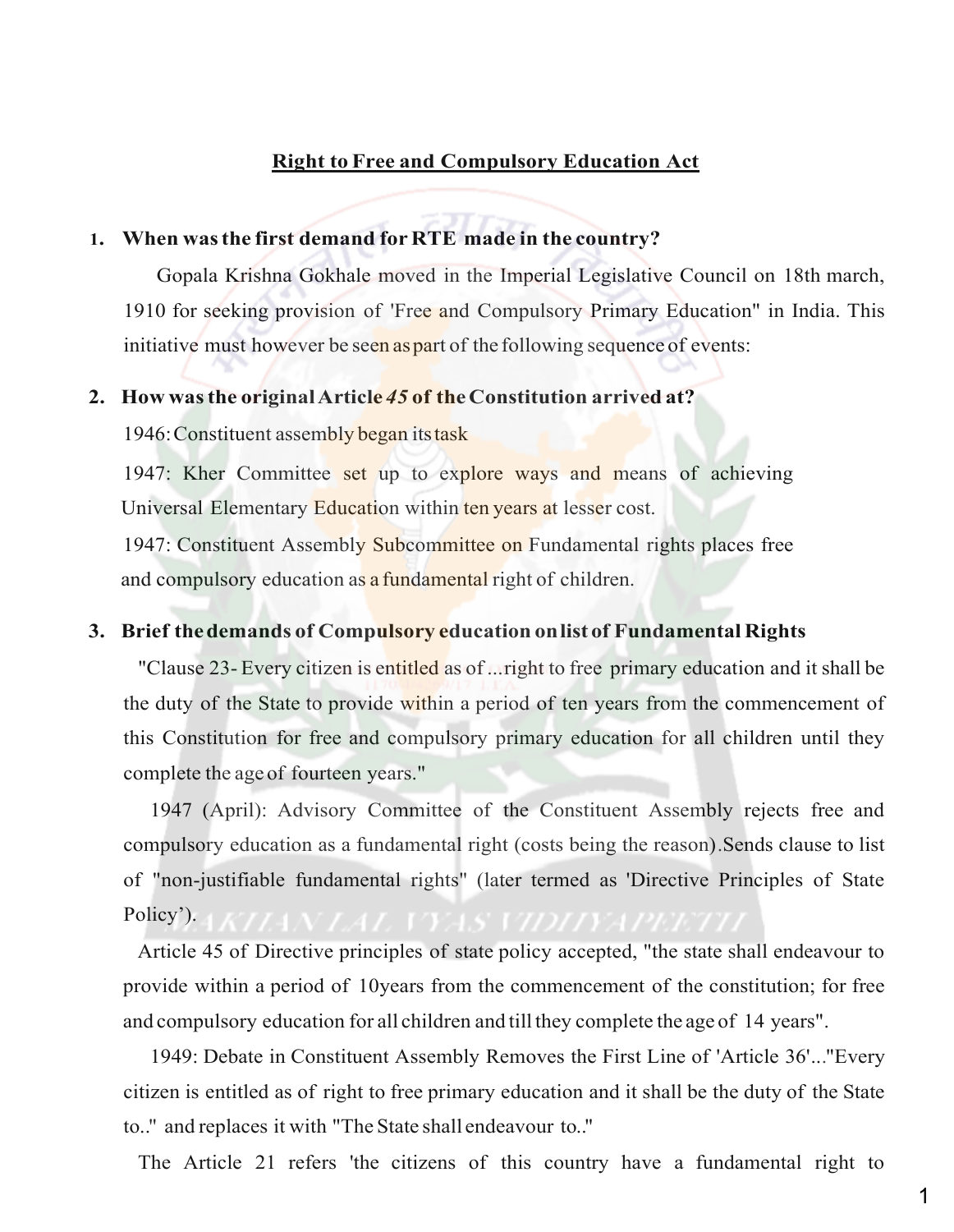education'. This right is however, not an absolute right and his right to education is subjected to the limits of economic capacity and development of the state. The Article 21 A of the constitution inserted 'Right to Education' and focussed, 'the state shall provide free and compulsory education to all children of the age of 6to 14years'.

# **4. What did the Supreme Court have to say?**

The Supreme Court in 1993 held free education until a child completes the age of 14to be a right (Unnikrishnan and others Vs State of Andhra Pradesh and others) by stating that: "The citizens of this country have a fundamental right to education. The said right flows from Article 21. This right is, however, not an absolute right. Its content and parameters have to be determined in the light of Articles *45* and 41. In other words, every child/citizen of this country has a right to free education until he completes the age of fourteen years. Thereafter his right to education is subject to the limits of economic capacity and development of the State."

# **5. What is the 86th Amendment?**

 Spurred by the Unnikrishnan judgment and a public demand to enforce the right to education, successive governments from 1993 worked towards bringing a constitutional amendment to make education a fundamental right. That led to the 86th amendment in December 2002 which inserted the following articles in the Constitution:

- **1.** Insertion of new article 21A- After article 21 of the Constitution, the following article shall be inserted, namely:- Right to education."21A. The State shall provide free and compulsory education to all children of the age of six to fourteen years in such manner as the State may, by law, determine."
- **2.** Substitution of new Article for Article 4.5 of the Constitution, the following shall be substituted, namely:-.

Provision for early childhood care and education to children below the age of six years. '1\rticle 4.5. The State shall endeavour to provide early childhood care and education for all children until they complete the age of six years."

**3.**Amendment of Article .51A- In article .51A of the Constitution, after clause (J), the following clause shall be added, namely:-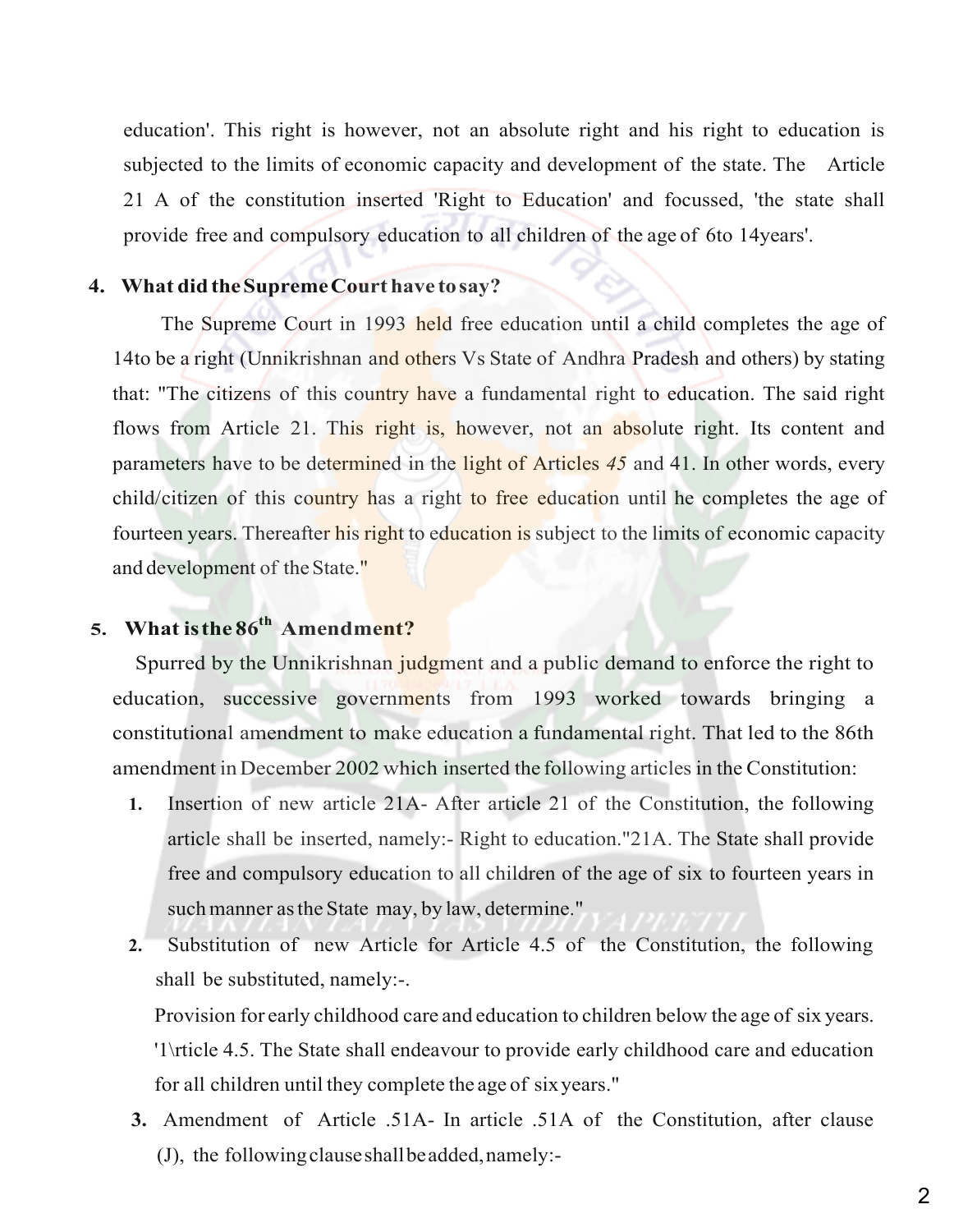"(k) who is a parent or guardian to provide opportunities for education to his child or, as the case may be, ward between the age of six and fourteen years."

# **6. It is said that the 86th amendment diverted from the Unnikrishnan judgment; how?**

The original Article 4.5 of the Directive Principles had used the term 'up to 14 years' and the Unnikrishnan judgment said 'till he completes the age of 14years'. Both these definitions contain the age group 0-6 years. Article 21A restricted the age group from 6 to 14, thereby removing the 0-6 age group from the right; relegating it to the new article 4.5 of Directive Principles. The Unnikrishnan judgment had further observed that the right to education existed and would not be contingent upon the economic capacity of the state up to 14years of age. Article 21A said that it would come into force 'in such manner as the State may, by law, determine'. So it was made contingent on a law that the state may bring in. This Act is that law, and it took another eight years to come since the 86th amendment was passed. So it took seventeen years for the right to be enforced since the Unnikrishnan judgment, that too for the restricted age group of 6 to 14 years. It may be noted here that it was the Parliamentary Standing Committee on Education that recommended the age group 6 to 14 years for the eventual 86th constitutional amendment, paving the way for the restricted age group.

# **7. What was the sequence of events leading to the 2009 Act?**

After the 86th amendment in December 2002 the following actions took place:

- **1.** 2008: The Free and Compulsory Education For Children Bill, 2008 (NDA government)
- **2.** 2004: The Free and Compulsory Education For Children Bill, 2004 (NDA government)
- **3.** 2005: The Right to Education Bill, 200.5 (June) (CABE Bill) (UPA I government)
- **4.** 2005: The Right to Education Bill, 200.5 (August) (UPA I government)+
- **5.** 2006: Central legislation discarded. States advised to make their own Bills based on The Model Right to Education Bill, 2006 (UPA I government) 2008/9: Central legislation revived. The Right of Children to Free and Compulsory Bill, 2008, passed in Rajya Sabha and Lok Sabha, President's assent in August 2009.

However, the notification of the Act and the 86th amendment, issued on Feb 19,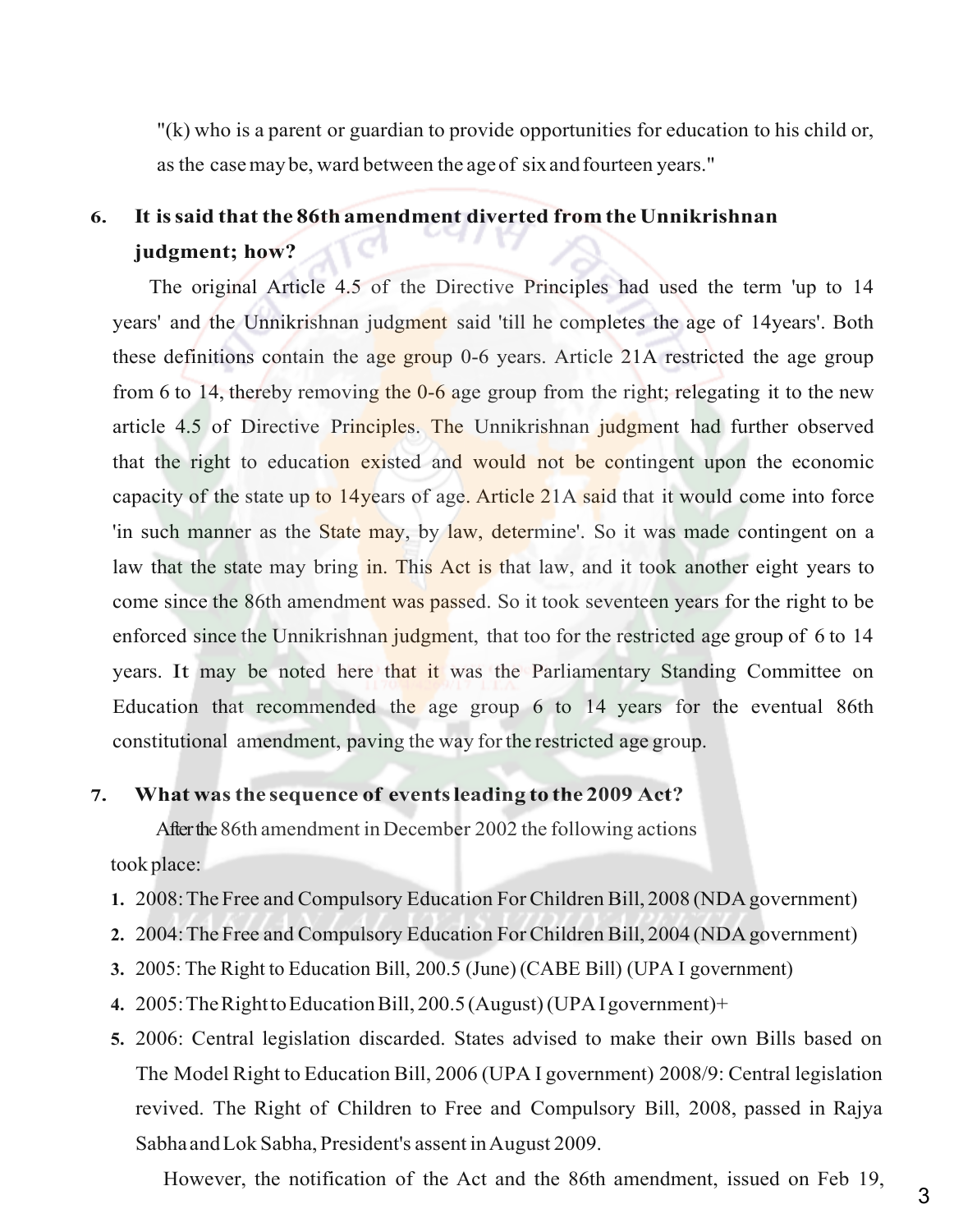2010 in the Gazette of India, stating that implementation will begin from April1, 2010, eight months after the presidential assent. (UPA II government). Notice that the word 'Right' was missing in the first two drafts of the Bill and was used from the 200.5 CABE bill onwards. The central legislation was dropped in 2006 in preference to state Legislations based on a token model bill draft, for the recurring 'lack of central resources' argument, but it was intense public pressure based on independent financial estimates that made it possible to revive and bring back the central legislation in 2008.

- The definition of 'free' that goes beyond tuition fees
- The 'compulsion' being on the governments rather than on Parents the stress on ending discrimination, and on inclusion.
- Prescribing quality principles for the teaching-learning process
- An external constitutional body for monitoring the Act Defining minimum norms and standards for the school An external constitutional body for monitoring the Act.
- Addressing the emotional, stress and anxiety issues of children

The Act is also momentous since it took over a hundred years to bring it in. If we take 18.57 war as the milepost for the fight for India's independence, it took ninety years, up to 1947, for that to become a reality. But for the Right to Education, it has taken a decade longer, sixty two of those years being after the nation became independent. That gives the Act a very serious historic significance.

# **8. When has the RTEAct 2009, come into effect?**

The Right of children tofree and compulsory Education Act-2009 (Central Act *35* of 2009) has come into effect from 1stApril2010. THE REPORT THE

# **9. What Right does the Act provide?**

Every child of the age 6 to 14 years shall have a right to free and compulsory admission, attendance and completion of education in a neighbourhood school. A child with disabilities shall also have the right to pursue free and compulsory elementary education up to age of 18years.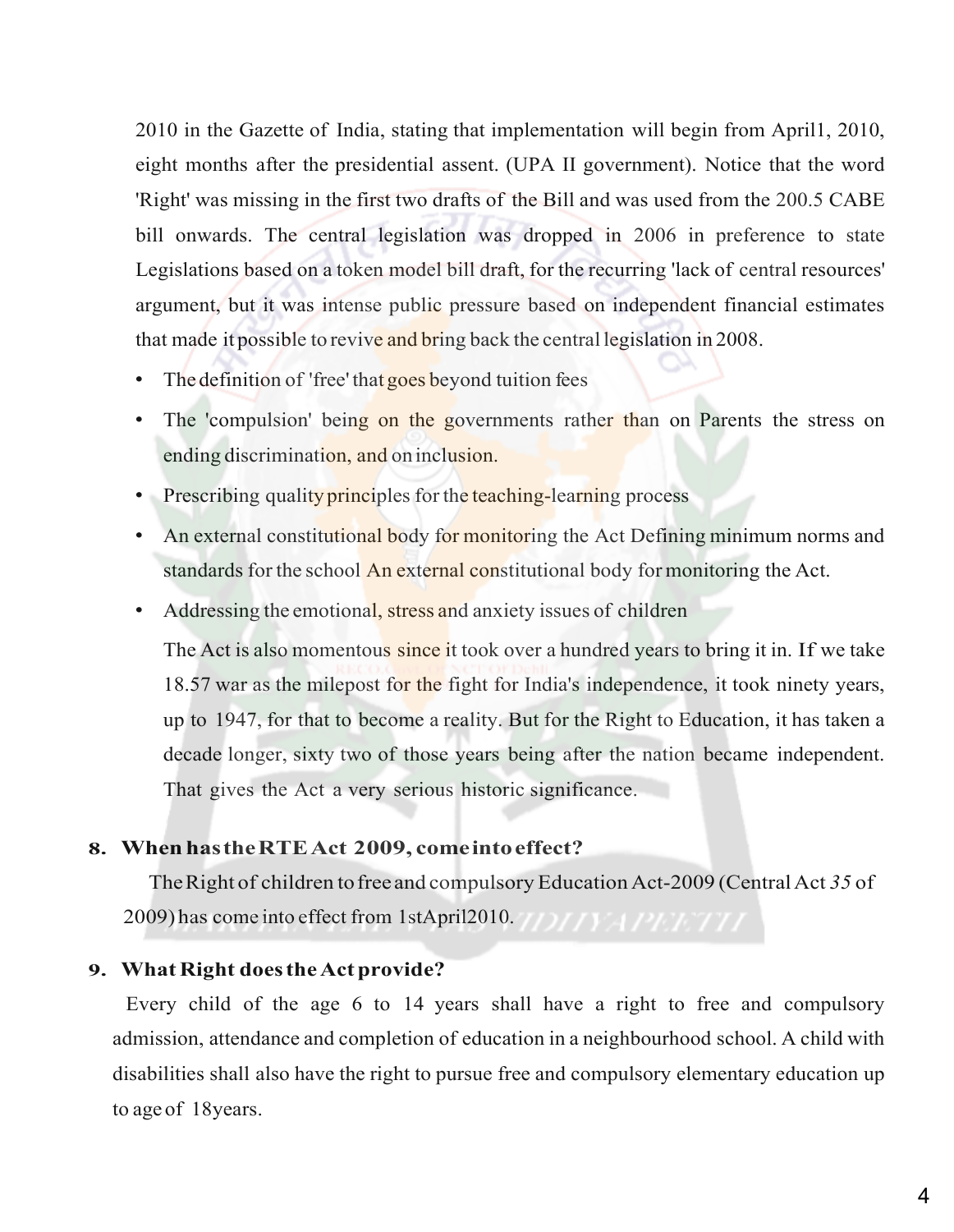#### **10.Who has issued guidelines for the implementation of the Act?**

School Education Department, Government of Tamil Nadu prepared guidelines on the lines of the model guidelines issued by Ministry of Human Resource Development.

## **11.What are the areas covered under the Act? or Where does the Act extend to?**

The Act shall extend to the whole of India except the state of Jammu and Kashmir.

#### **12**. **What are the Rules issued by the State Government called?**

The Rules may be called the Tamil Nadu Right of children to free and Compulsory Education Rules,  $2011. (G.O.(Ms.)173, dated 08.11.2011)$ . It is issued based on the powers conferred by sub section (1)of section 38 of Right of children to free and compulsory education Act, 2009 (central Act. *35* of 2009), the Governor of Tamil Nadu makes the rules.

## **I3. What is the implication of 'free education'?**

'Free Education' is often meant to imply waiver of tuition fees, since the poor families are often not able to meet the other expenses needed for education. It includes textbooks, uniforms, transportation, support materials for disabled children (hearing aids, spectacles, Braille books, crutches) or even the library and laboratory fee.

## **14**. **What is meant by compulsory Education?**

It refers to compulsory admission, attendance and completion of elementary education. The implication is that if a child in the age group 6 to 14years is working at teashop, home etc., when the school is functioning, the government is violating his *I* her fundamental *I* right. It is the duty of State Government *to* ensure that all children attend school and complete their elementary education.

# **15. What do you mean by 'Extent of School's responsibility for free and compulsory education?**

All Private Schools (the sub clause iii & iv of clause (n) of section 2) shall provide and admit in class I to the extent of at least 25% of the strength of that class, children belonging to weaker section and disadvantaged group in the neighbourhood and provide free and compulsory elementary education till its completion.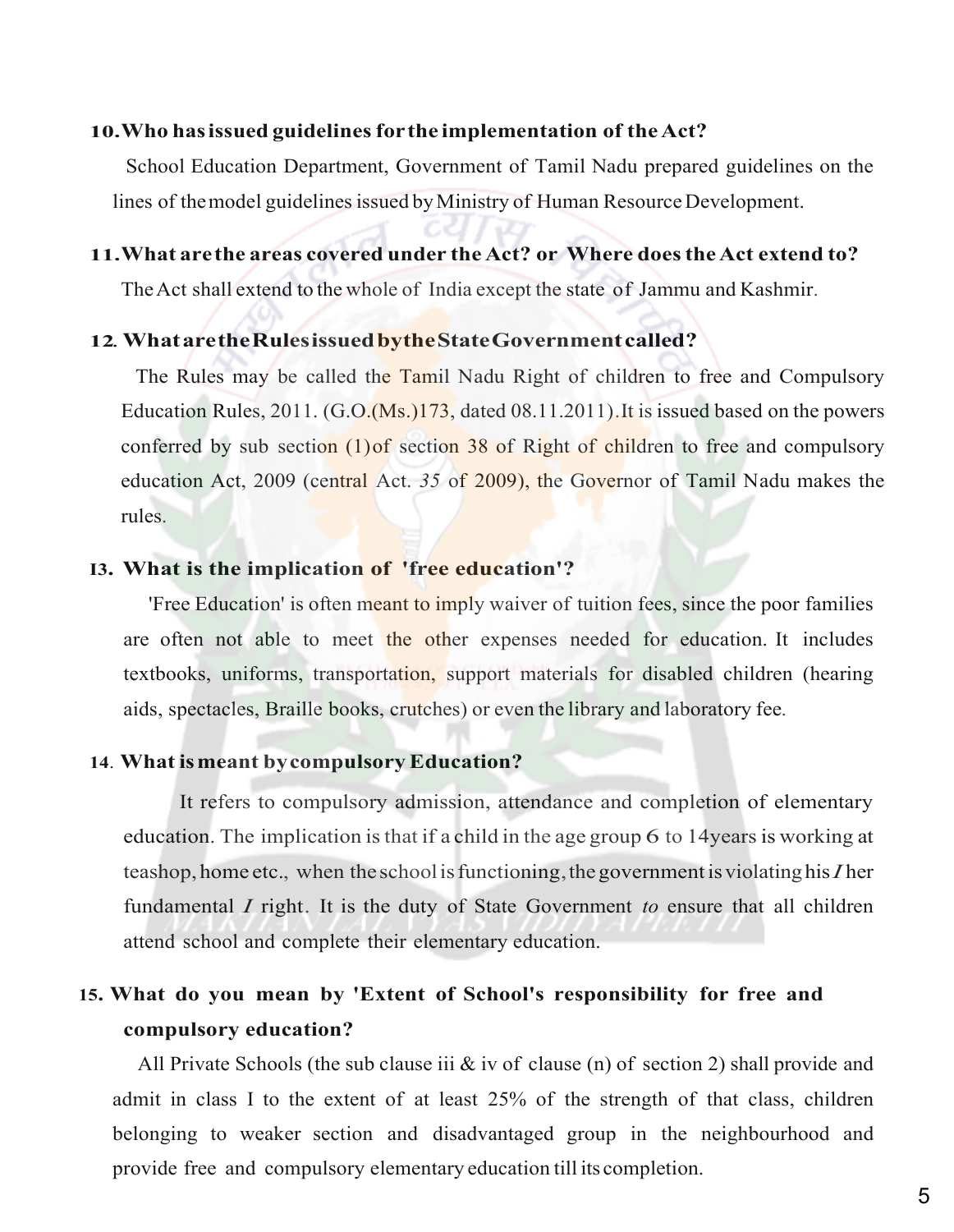## **16. What does the 'Appropriate Government' mean?**

Appropriate Government means the Central Government, State Government and Union Territory which establishes, own or control the functioning of schools.

# **17. What does 'Capitation Fee' mean?**

'Capitation Fee' means any kind of donation or contribution or payment other than the fee notified by the school

# **18. Who come under 'Child belonging to disadvantaged group?**

As per G.O.(Ms) No.174, School Education (C2) Department, Government of Tamil Nadu (Notification-1). Dated 08.11.2011, child belonging to disadvantaged group means a child who is an orphan or affected with HIV or a transgender or a child of a scavenger in addition to the definition given in the Act i.e., A child belonging to SC, ST, Socially and educationally backward class or such other groups having disadvantage owing to social, cultural, economical, geographical, linguistic, gender or such other factor.

#### **19. Who come under 'child belonging to weaker section?**

As per G.O.(Ms) No.174, School Education (C2) Department, Govt. of Tamil Nadu (Notification- III), dated. 08.11.2011, child belonging to weaker section means a child belonging to such parents or guardians whose annual income is lower than Rs.2,00,000/- (Rupees Two lakh only).

#### **20. What does 'Parent' mean?**

'Parent' means either the natural or step or adoptive father or mother of a child.

# **21. What does 'guardian' mean?**

'Guardian' in relation to a child means, a person having the case and custody of that child and includes a natural guardian or guardian appointed or declared by a court or statute.

# **22. Can a child be prevented to pursue schooling if it does not pay any fees or charges?**

No. No child shall be liable to pay any kind of fee or charges or expenses which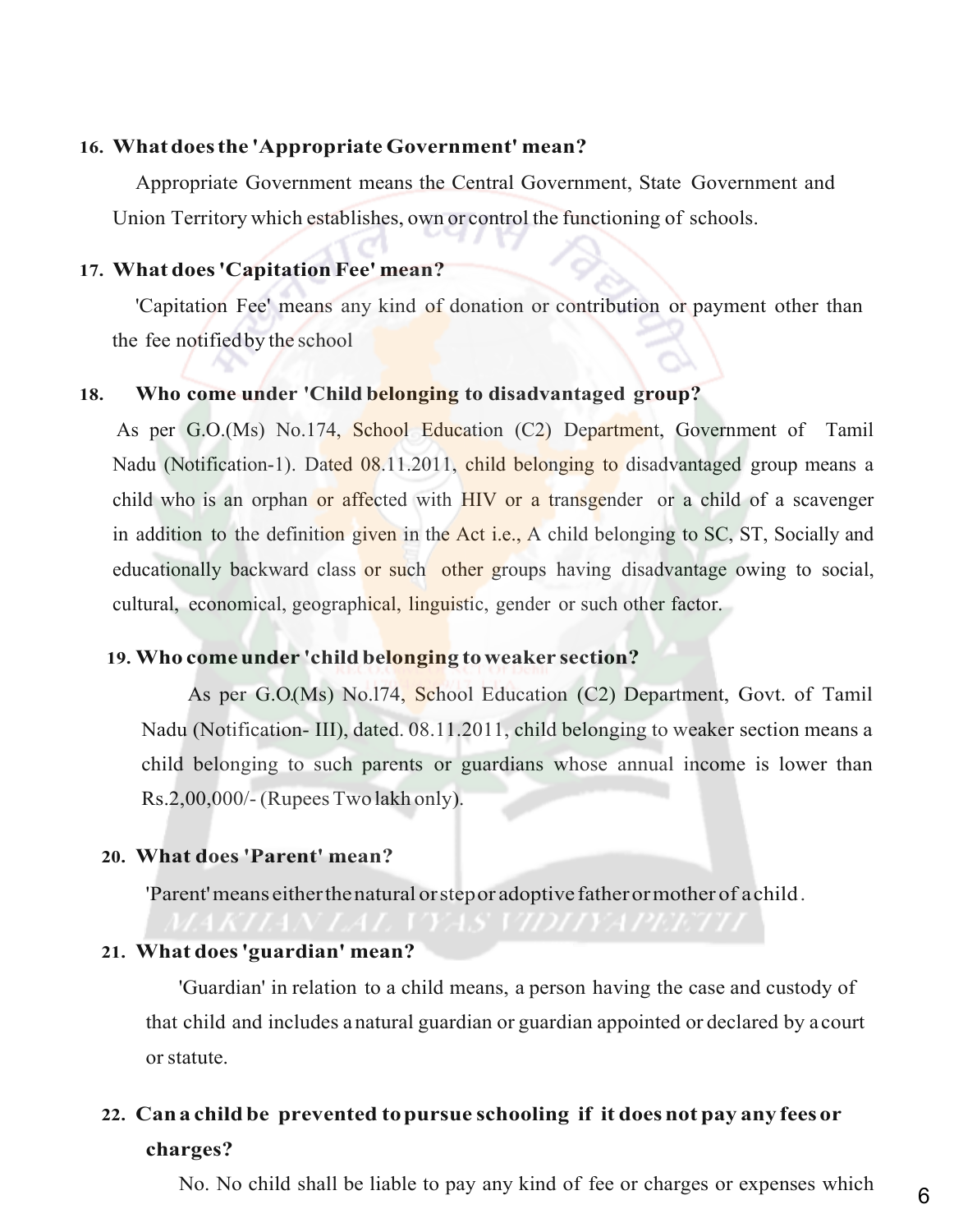may prevent him or her from pursuing and completing elementary education under the sub-section (i) of section *3* of the Act.

## **23. Can a child above six years of age take claim to get admission in a school?**

Yes. Under the section 4 of the Act, a child above six years of age who has not been admitted in any school or though admitted, could not complete his or her elementary education, then he or she shall be admitted in class appropriate to his or her age.

# **24. What provision is available to children admitted in age-appropriate class?**

The children admitted in age-appropriate class have a right to receive special training. The special training shall be based on specially designed learning material approved by the academic authority.

# **25. Who will identify the children requiring special training? Who will**

# **offer such special training to children?**

The School Management Committee shall identify the children requiring special training. The teachers working in the school or by teachers specially appointed for the purpose will offer the special training.

# **26**. **Where will the Special Training be held?**

The special training will be held in the premises of the school or through classes organised in places identified by the Head Teacher.

#### **27. What is the duration of the Special Training?**

The duration of the special training shall be for a minimum period of three months which may be extended up to two years based on periodical assessment of learning progress of children.

#### **28.What is thepurpose of organising special training to children?**

The purpose is to integrate the children with the rest of the class academically and emotionally.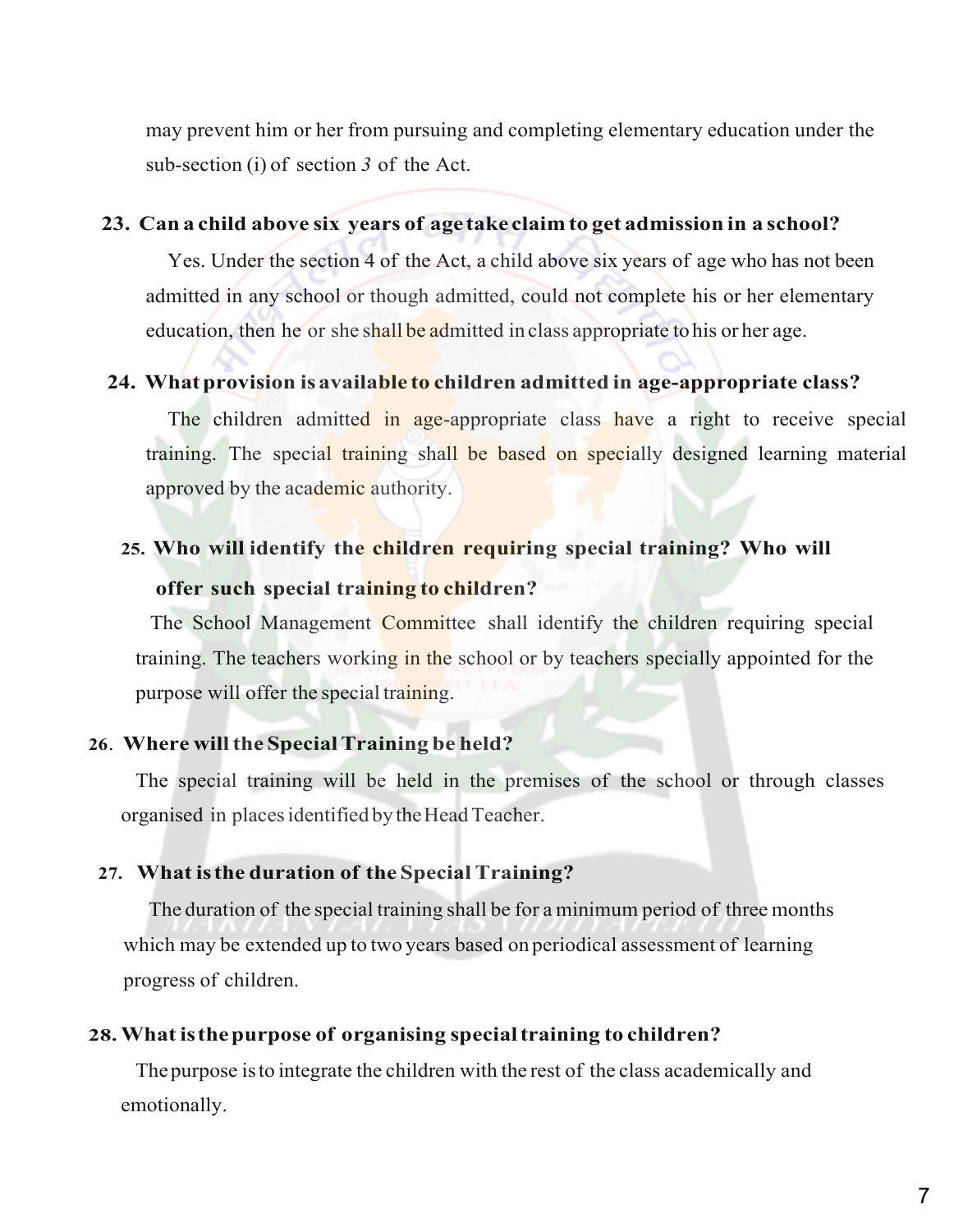# **29.Who will provide special training to out of school children admitted in unaided school?**

The SSA will provide special training to out of school children and main stream them in age appropriate class.

# **30. Can a child seek transfer to any other school?**

Yes. If there is no provision for completion of elementary education in a school a child shall have a right to seek transfer to any other school excluding the school specified in subclause (iii) and (iv) of clause (v) of section 2, for completing his or her elementary education. A child can seek transfer to any other school of he/she is required to move from one school to another either within a state or outside, for any reason, such child shall have a right to seek transfer to any other school, excluding the school specified in sub-clause (iii) and (iv of clause (v) of section-2, for completing his or her elementary education.

# **31. What are the documents which can be produced as proof of age of children for admission?**

- Birth certificate of child issued under the Births, Deaths and marriages Act, 1886 (Central Act VI of 1886) or
- Hospital or Auxiliary Nurse and Midwife (ANM) register record Anganwadi record.
- Declaration of the age of the child by the parent or guardian.

# **32.How long the period of admission in a school is extended?**

The admission in a school is extended for six months from the date of commencement of the academic year.

# **33. Is there any assistance given for a child admitted after the extended period?**

Yes. When a child is admitted in a school after the extended period, in an ageappropriate class he *I* she shall be eligible to complete studies with the help of special training (bridge course) as determined by the state Government.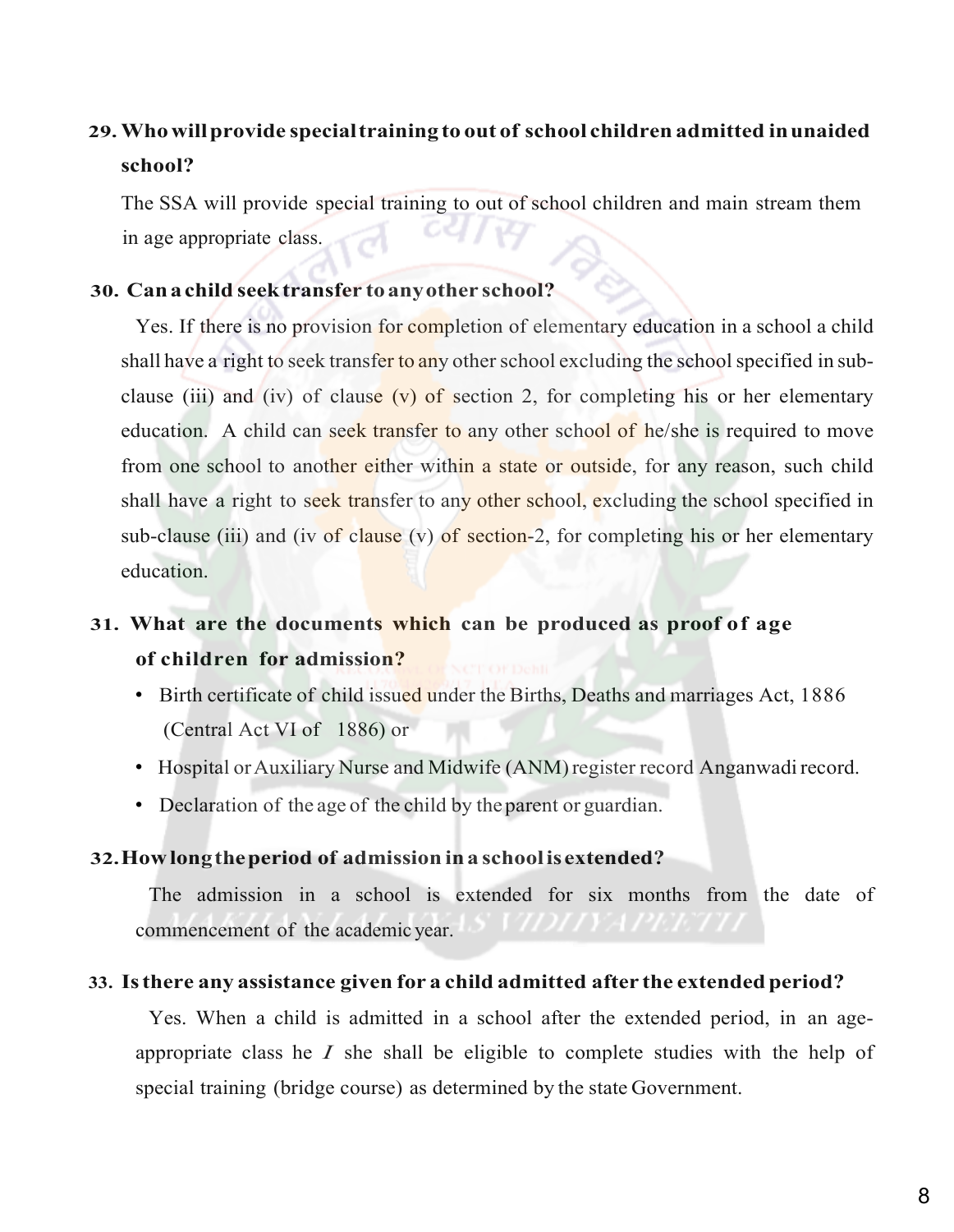# **34**. **Can the delay in producing TC be a ground for either delaying or denying admission for a child in a school?**

*No,* delay in producing TC shall not be a ground for either delaying or denying admission for child in a school.

# **35. Can aHead Master delay the issuance of TCto a child?**

*No.* Head Master cannot delay the issuance of T.C. In the absence of the Head Master, in-charge of the school must issue T.C. In the case of delay Head master *I*  in-charge shall be liable for disciplinary action under the service rules applicable to him or her.

# **36. What are thechallenges in implementingRTE?**

The main challenges in implementing RTE 2009 are viz.

- Ensuring 25% reservation in admission of children who hail from EWS or disadvantaged groups at the entry level either in L.K.G. or Std I.
- Admission of children in age-appropriate classes and offering special training (Bridge course).
- Streamlining Recognition or Un-Aided schools.
- Establishing School Management committees with due representation from parents.

# **37. Why parents can't be held responsible for sending children to schools?**

In a country like India where such a large majority of parents are poor, migrate for work, do not have support systems, putting compulsion on them, with punishment, would imply punishing them for being poor- which is not their choice. As the wellknown educationist J.P.Naik once jocularly remarked, if parents are sent to jail for not sending their children to schools, there may be more parents in jails than children in schools.

# **38 If parents don't send children to school, what should be done?**

 Section ( 10)of the Act makes it the duty of the parents to ensure that their children go to schools, without prescribing any punishment. This implies that SMC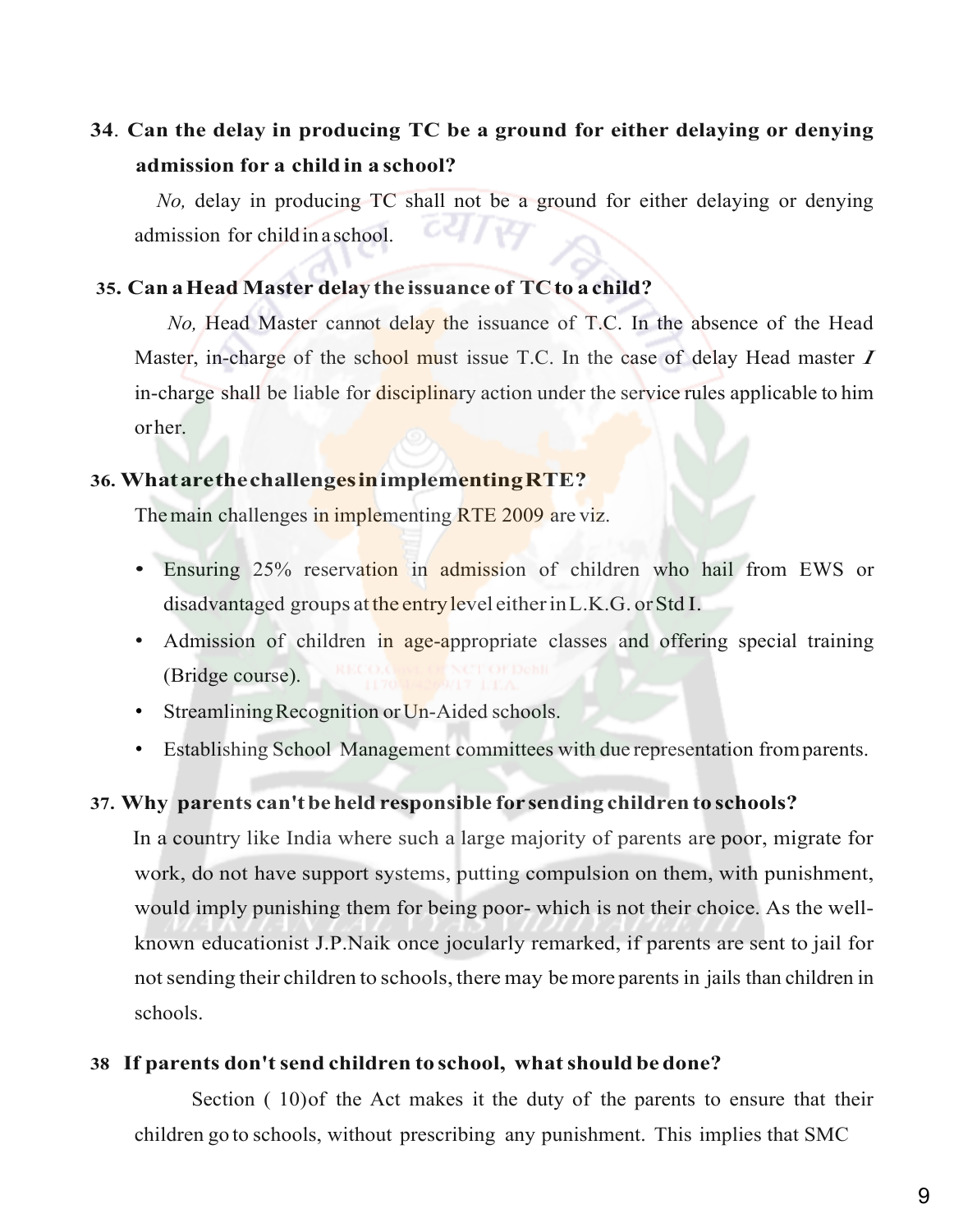members, local authorities and community at large must persuade reluctant parents to fulfil their duty. For child labour and street children, the government would have to ensure that they are not compelled to work and provide schools for them, perhaps residential in many instances. Parents and communities who traditionally forbid their adolescent girls from going to school, or indulge in child marriage would have to be persuaded, or the child marriages act would need *to* be invoked against them. Civil society interventions would be crucial here.

## **39 Does the Act target only weaker sections?**

*No*, it is universal. Any child who is a citizen of India, rich or poor; boy or girl; born to parents of any caste, religion or ethnicity shall have this right. If a rich parent decides to send his/her child to a school owned by the government/local authority, that child would also have a right to all the free entitlements. Only those children who are sent by their parents to a school that charges fees (private aided/unaided) will surrender their right, as per Section  $8(a)$  of the Act, to free entitlements; they cannot claim reimbursement from the government for their educational expenditure (except for the obligatory 25% quota for children of disadvantaged groups and weaker sections to unaided schools).

#### **40.Have the disabled children been adequately addressed in the Act?**

There are deficiencies in the Act as it was passed in August 2009 in relation to children with disabilities. They should have been included in the definition of disadvantaged groups, but were inadvertently left out. The Act says that their education shall follow the provisions of the Disabilities Act I996, but that Act has deficiencies in as much that it does not include mental disabilities. The central government has acknowledged these lacunae and promised to bring appropriate amendments in the Budget 2010 session of Parliament, as also to amend the Disabilities Act I996 appropriately.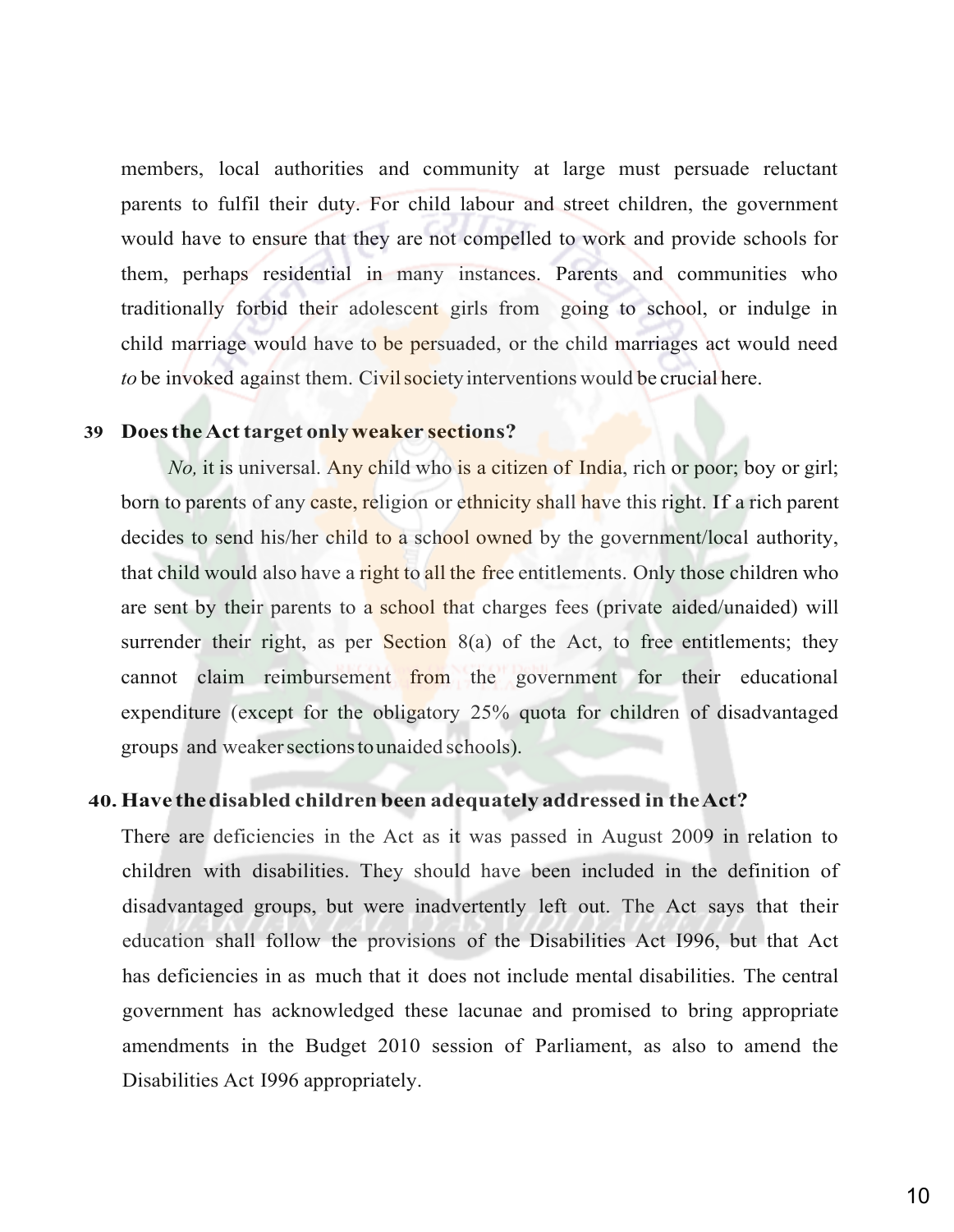# **41. Would home based education to the severely disabled come within the purview of the Act?**

 No, As the Act stands, education would be inclusive for all categories of disability, including severe and profound. Attempts must be made by the state to educate differentlyabled children in the formal schools.

# **42. What about children not in schools right now?**

The Act, at Section 4 lays down that all children who are out of school, as never enrolled or drop outs (in the 6-I4 age group), would have to be admitted in ageappropriate class in regular schools, and they would have a right to complete elementary education even after crossing age I4.

# **43**. **Can children actually be made equal to age- appropriate class in two years?**

Pioneering work by groups like the MV Foundation has shown that it is indeed possible to do so. However certain flexibility could be used after the duration of special training. If a child after completing special training is 15 years old and should be in class 7 by the age-appropriateness criterion, but the teacher *I* school feels that it would be better for the child, in terms of coping, to be in class 6, they could advise the child / parents accordingly.

# **44. What if children are admitted in Std I after age 6 and complete VIII Std after 14 years?**

 They would have the right to get free education till they complete class 8, even if they exceed age 14. This would apply, for example, to a IS year never enrolled child who may take *5* years to complete class VIII, up to the age of 18years, or more.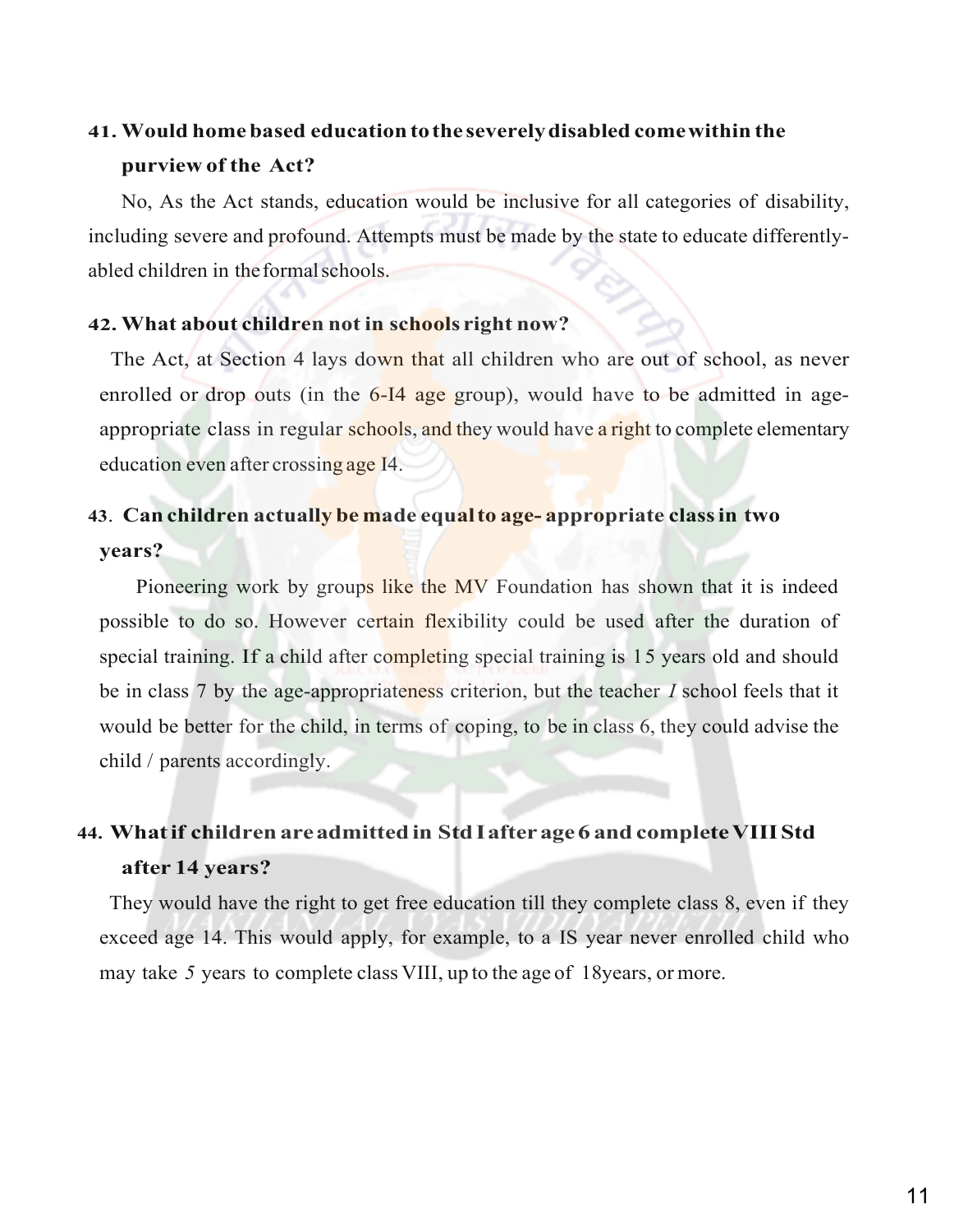# **DUTIES OF APPROPRIATE GOVERNMENT, LOCAL AUTHORITY AND PARENTS**

# **45 What are the duties of appropriate Government?**

- Provide free and compulsory elementary education to every child.
- Ensure availability of a neighbourhood school.
- Ensure the child belonging to weaker section and disadvantaged group and they are not discriminated against and prevented from pursuing and completing elementary education on any ground.
- Provide infrastructure, school building, teaching staff and learning materials.
- Provide special training facility.
- Ensure and monitor admission, attendance and completion of elementary education by every child.
- Ensure good quality elementary education conforming to norms and standards specified in the schedule.
- Provide training facility for teachers.

# **46. What do you mean by neighbourhood School?**

It refers to the area at limits of neighbourhood within which a school shall be established by the State Government. It is a distance of one kilometre in respect of children in classes I *to* V and it is of 5 kilometres in the respect of children in classes of VI to VIII.

# **47. What are the facilities made available by the State Government in the absence of neighbourhood school?**

When it is not possible to establish a school within the limits of neighbourhood prescribed by State Government (as of one km to Primary and 3Kms to Upper Primary), and children from small hamlets, the State Government shall make adequate arrangements for free transportation and residential facilities for providing elementary education.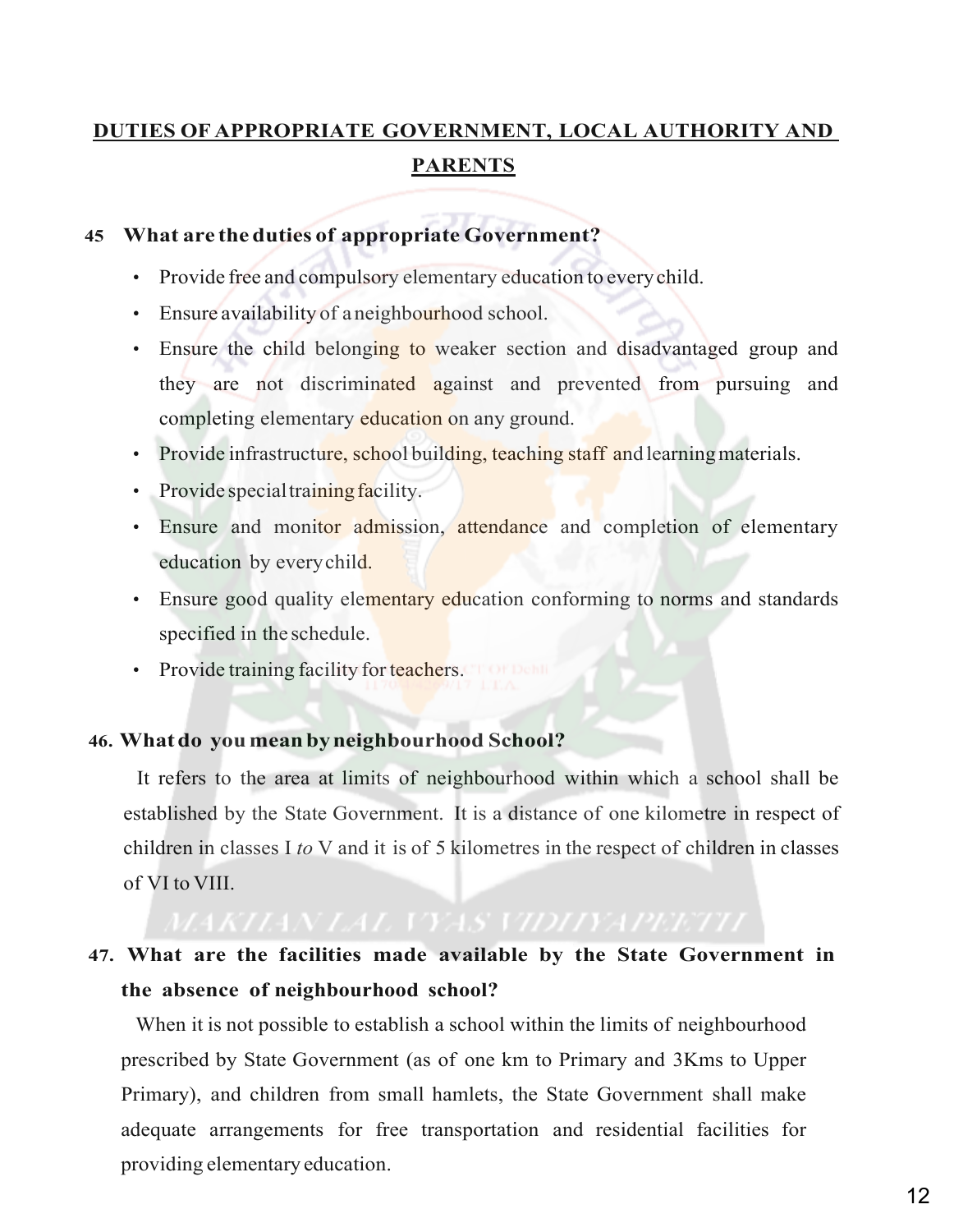# **48. When will the State Government relax the limits of neighbourhood?**

The State Government shall locate the school and relax the limits of neighbourhood in places with difficult terrain; risk of landslides, or lack of proper roads and approach from their homes to the school.

# **49. How do you locate the neighbourhood school?**

The local authority in consultation with Assistant Elementary Education Officer or District Education Officer shall locate the neighbourhood school through 'School Mapping'.

# **50. Who will submit the proposal of financial assistance to MHRD for free and compulsory education**?

The State Government shall prepare annual estimates of capital and recurring expenditure for the implementation of provisions of the Act. It is also be based on the existing level and standards of the education systems. The prepared proposal shall be submitted to MHRD.

# **51. Who will bear RTE related expenses?**

A sharing pattern will be arrived at through mutual negotiations between the Central and State Governments. The sharing pattern will need to be reviewed and recommended 75:25 between the centre and the states.

# **52. Who will maintain the records of Children?**

The Local Authority will maintain a record of all children in itsjurisdiction through a household survey from their birth till they attain the age of 14 years and of children with disabilities till they attain the age of 18years.

# **53. What are the records to be maintained by Local Authority?**

- a) The records of every child to be maintained, include
- b) Name, Sex, Date of birth and place of birth.
- c) Name, Address and occupation of parent or guardian.
- d) School anganwadi centre that the child attends.
- e) Present address of the child.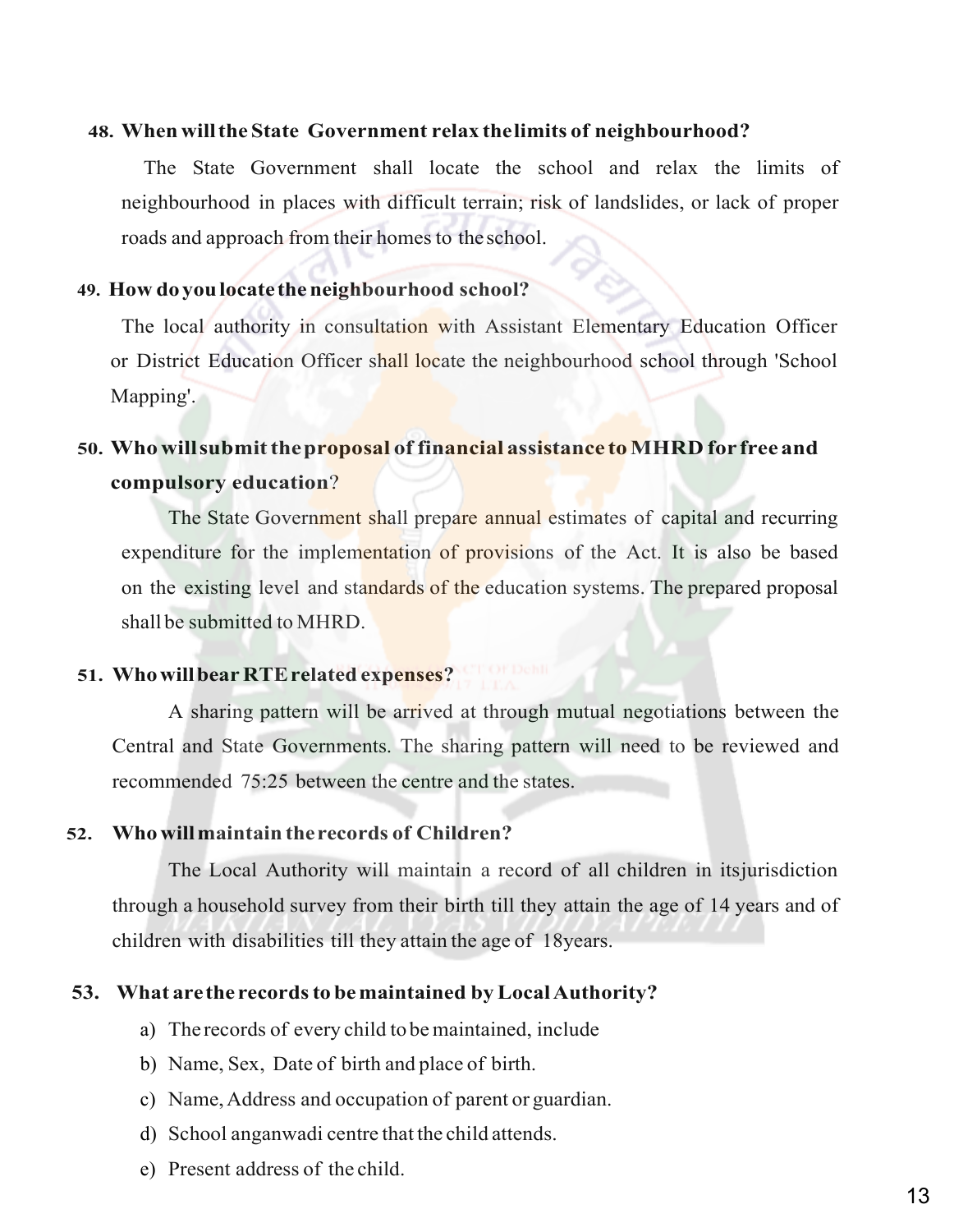- f) Class in which the child is studying and if the education is discontinued, the cause for such discontinuance.
- g) The child belonging to weaker section or disadvantaged group.

## **54**. **How will children of migrant families receive education?**

There are two options. If children migrate with parents particularly small children, the schools in the migrated areas have to admit all children even if they cannot produce Transfer Certificates. Or if the parents demand that their children be given education in their native place while they are away for work, appropriate Government *I* Local Authorities shall have to ensure the availability of free residential schools for them.

# **55***.* **Whose responsibility is to ensure children particularly of the disadvantaged groups are not discriminated against?**

Legally it is the responsibility of State Government, Local Authorities and the schools monitored by the SMCS *I* Civil society groups and the National Commission for Protection of Child Rights and the State Commission for protection of Child Rights.

# **56***.* **Who will decide the academic calendar of the school?**

The Local Authority has the right to do so. This will open up the possibility of decentralized school calendars suitable for local conditions.

#### **57. What does pre-school education mean?**

It refers to 'readiness programme' to prepare children above the age of S years for elementary education.

The State Government will make necessary arrangements for providing free preschool education.

 For areas where there are no anganwadi or balwadi centres, efforts should be made to provide Free Pre-School Education in the neighbourhood school itself.

# **58. On whom does 'compulsion' of providing free and quality education lie?**

As per Section 8 (explanation) (1) and (2), the state is compelled to provide free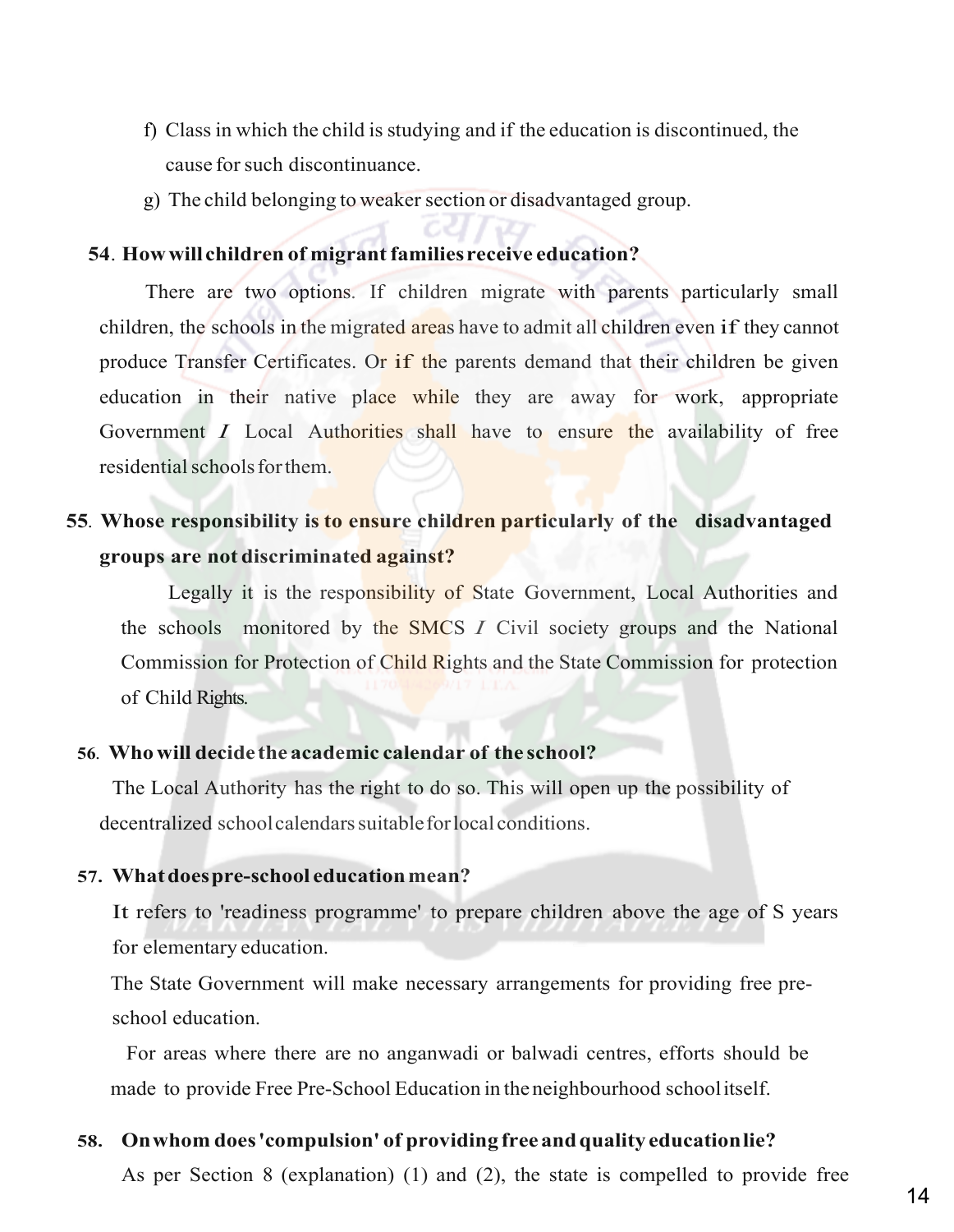education and ensure compulsory admission, attendance and completion of elementary education. The implication is that if a child in the age group 6-14 is working at a tea shop, agricultural field and so on, cooking at home or simply wandering around when the school is functioning, the government is violating his/her fundamental right. It is the government that must ensure that all children are attending school and complete elementary education. This violates both RTE Act, 2009 and child labour Act 1986.

# **59***.* **Can the norms and standards (schedule) be improved or changed?**

Yes, and that shall not require a parliamentary amendment. As per Section 20 it can be done by the central government through a notification. Most likely, the National Advisory Council shall be assigned the task of reviewing the schedule periodically.

# **60. What kind of a school is envisioned under RTE Act, 2009?**

The Act lays down minimum norms and standards for all schools, government and private, through a mandatory schedule. This includes number of teaching days per year, number of teaching hours per day, number of rooms, availability of Teaching Learning Materials, library, toilets, safe drinking water, playground, kitchen for mid-day meals, Pupil Teacher Ratio, subject teachers in classes *6* to 8, part time art, work and physical instructors and so on. Governments and private managements have three years to upgrade their existing schools to these minimum norms, barring which they will not be allowed to operate. Governments have to provide such a neighbourhood school to all children within three years, i.e. by March S1, 201S. The prescribed norms are minimum, which implies that nothing stops state governments/managements to have higher norms than those listed in the schedule. In particular, if some schools already have higher norms, it does not imply that they reduce those norms to match the schedule.

## **61. Whyis 'neighbourhood school' not defined in the Act? Why leave it to Rules?**

To ensure that instead of a rigid national norm, the states define it in terms of their geographical, social and cultural realities. The Model Rule (4) indicates these realities, like difficult terrain, risk of landslides, floods, lack of roads, and in general, danger to young children where the 1km and S km norm could be reduced.